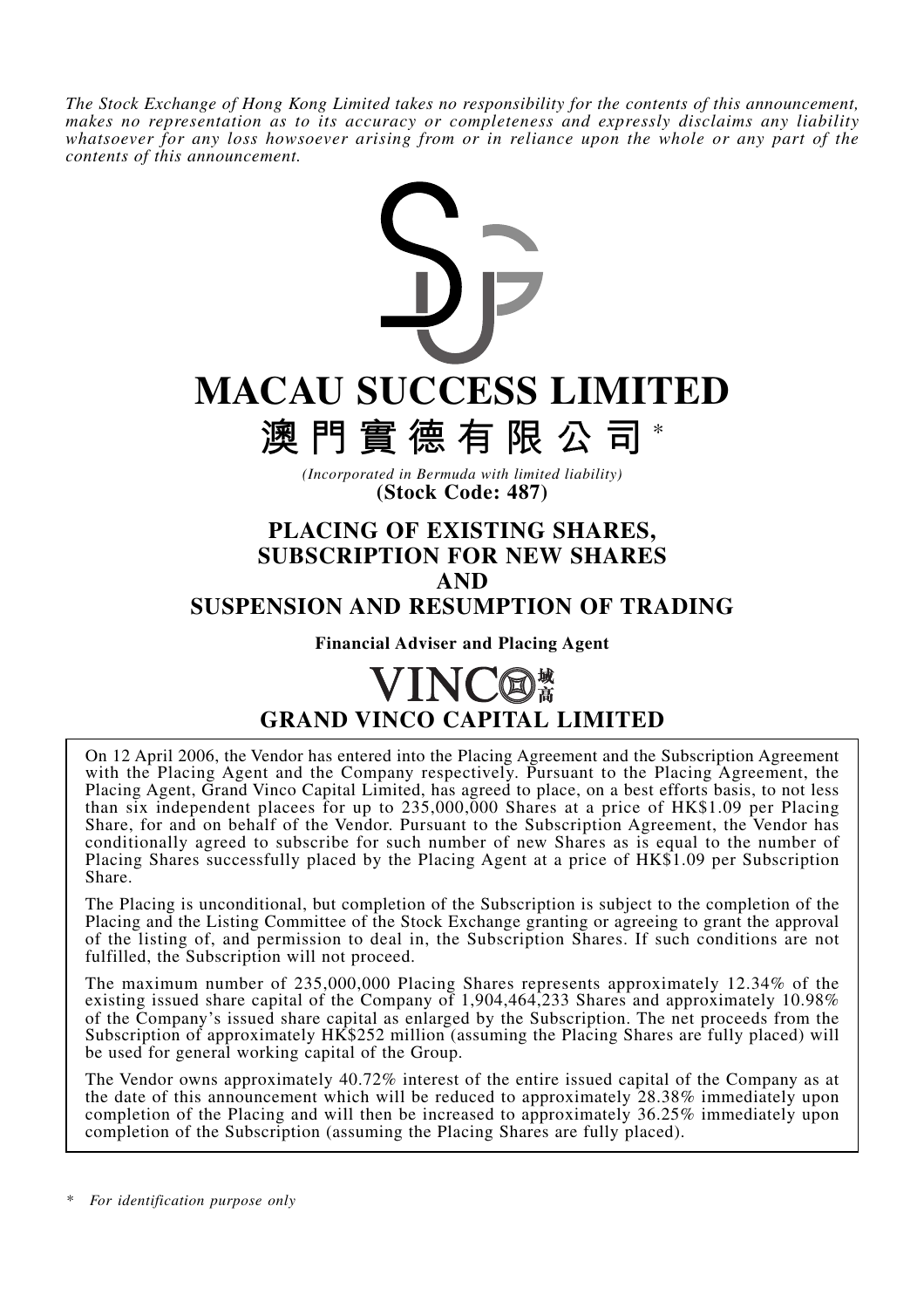Trading in the Shares on the Stock Exchange was suspended at the request of the Company from 9:30 a.m. on 12 April 2006 pending the release of this announcement. Application has been made to the Stock Exchange for resumption of trading in the Shares with effect from 9:30 a.m. on 13 April 2006.

| THE PLACING AGREEMENT         |                                                                                                                                                                                                                                                                                                                                                                                                                                                                                                                                                                                                                |  |  |  |
|-------------------------------|----------------------------------------------------------------------------------------------------------------------------------------------------------------------------------------------------------------------------------------------------------------------------------------------------------------------------------------------------------------------------------------------------------------------------------------------------------------------------------------------------------------------------------------------------------------------------------------------------------------|--|--|--|
| Date:                         | 12 April 2006                                                                                                                                                                                                                                                                                                                                                                                                                                                                                                                                                                                                  |  |  |  |
| Vendor:                       | Silver Rich Macau Development Limited, a company incorporated in the<br>British Virgin Islands with limited liability and a substantial Shareholder.                                                                                                                                                                                                                                                                                                                                                                                                                                                           |  |  |  |
| Placing Agent:                | Grand Vinco Capital Limited, an Independent Third Party.                                                                                                                                                                                                                                                                                                                                                                                                                                                                                                                                                       |  |  |  |
| Placees:                      | The Placing Shares will be placed to not less than six placees (which<br>will be independent individual, corporate and/or institutional investors)<br>and their ultimate beneficial owners will be Independent Third Parties.<br>It is expected that no placee will become a substantial Shareholder<br>immediately following completion of the Placing and the Subscription.                                                                                                                                                                                                                                  |  |  |  |
| Number of Placing Shares:     | Up to 235,000,000 Shares, to be placed by the Placing Agent on a best<br>efforts basis. Assuming the Placing Shares are fully placed, the Placing<br>Shares represent approximately 12.34% of the existing issued share<br>capital of the Company of 1,904,464,233 Shares and approximately<br>10.98% of the Company's issued share capital as enlarged by the<br>Subscription.                                                                                                                                                                                                                                |  |  |  |
| Placing Price:                | HK\$1.09 per Placing Share. The Placing Price was agreed after arm's<br>length negotiations between the Company and the Placing Agent with<br>reference to, among other things, the recent trading price of the Shares<br>on the Stock Exchange. The Placing Price represents:                                                                                                                                                                                                                                                                                                                                 |  |  |  |
|                               | a discount of approximately 6.03% to the closing price of HK\$1.16<br>(i)<br>per Share as quoted on the Stock Exchange on 11 April 2006,<br>being the last trading day of the Shares immediately before the<br>suspension of trading in the Shares on 12 April 2006; and                                                                                                                                                                                                                                                                                                                                       |  |  |  |
|                               | (ii)<br>a premium of approximately $10.21\%$ to the average closing price<br>of approximately HK\$0.989 per Share as quoted on the Stock<br>Exchange for the last ten consecutive trading days of the Shares<br>up to and including 11 April 2006, being the last trading day of<br>the Shares immediately before the suspension of trading in the<br>Shares on 12 April 2006.                                                                                                                                                                                                                                 |  |  |  |
| Rights of the Placing Shares: | The Placing Shares will rank equally with the existing Shares.                                                                                                                                                                                                                                                                                                                                                                                                                                                                                                                                                 |  |  |  |
| Placing Commission:           | The Placing Agent will receive a placing commission of 1.5% on the<br>gross proceeds of the Placing.                                                                                                                                                                                                                                                                                                                                                                                                                                                                                                           |  |  |  |
| Termination of the Placing:   | The Placing is subject to termination by the Placing Agent on the<br>occurrence of certain events prior to completion of the Placing, including:                                                                                                                                                                                                                                                                                                                                                                                                                                                               |  |  |  |
|                               | in the reasonable opinion of the Placing Agent there shall have<br>(a)<br>been since the date of this announcement such a change in political,<br>economic, fiscal, national or international financial, regulatory or<br>stock market conditions including introduction of any new law or<br>regulation or any change in existing laws or regulation (including<br>in relation to taxation or exchange controls) which would prejudice<br>materially the consummation of Placing or would have a material<br>adverse effect on the business or financial or financial position of<br>the Group as a whole; or |  |  |  |
|                               | (b)<br>any material breach of any of the representations and warranties<br>set out in the Placing Agreement comes to the knowledge of the<br>Placing Agent or any event occurs or any matter arises on or after<br>the date of the Placing Agreement and prior to the completion of<br>the Placing which if it had occurred or arisen before the date of<br>the Placing Agreement would have rendered any of such<br>representations and warranties untrue or incorrect in any material<br>respect or there has been a material breach by the Vendor of any<br>other provision of the Placing Agreement; or    |  |  |  |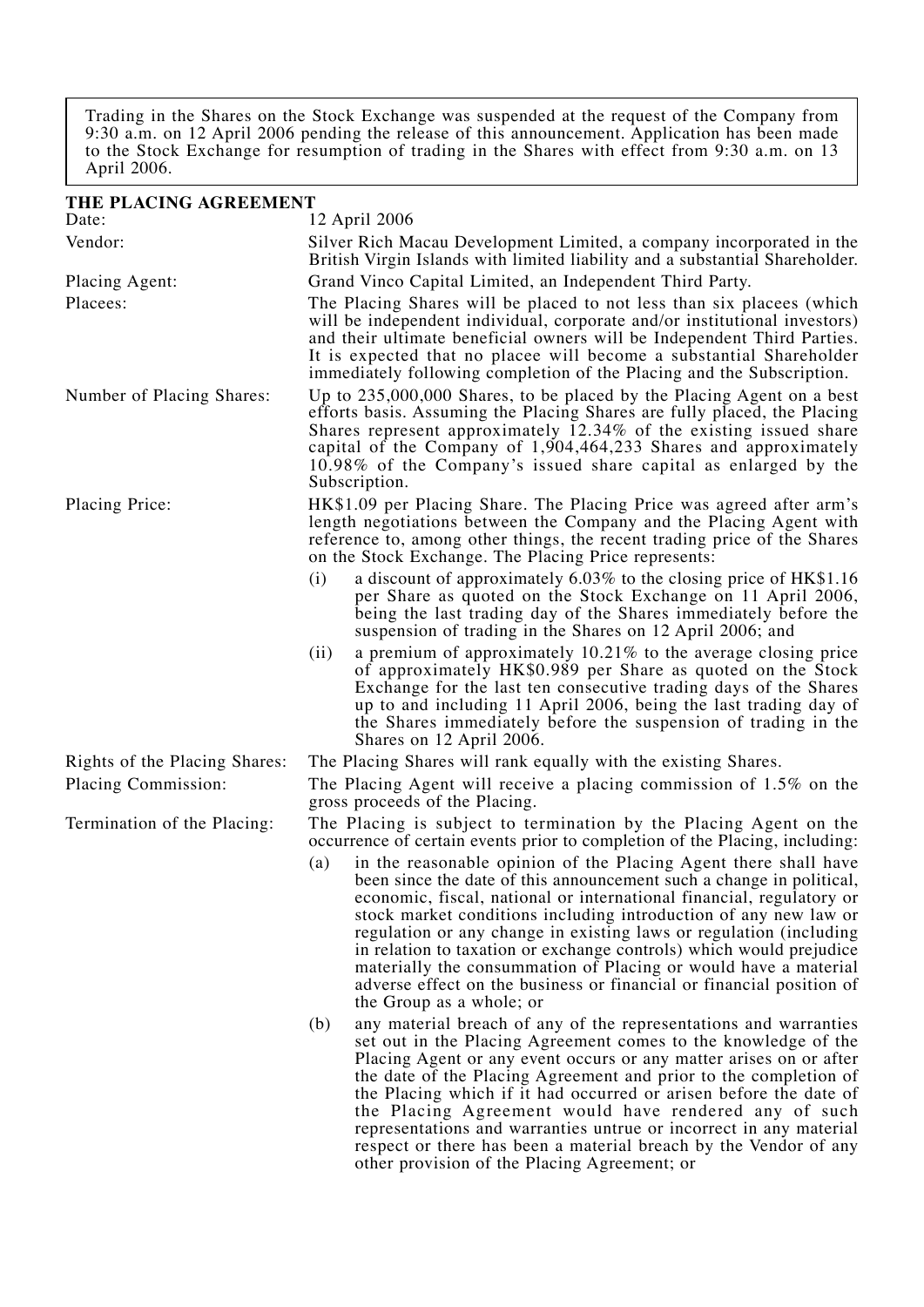|                                           | (c) | there is any adverse change in the management, business or<br>financial position of any member of the Group as a whole which<br>in the reasonable opinion of the Placing Agent is material in the<br>context of the Placing; or                                                                                                                                                                                                                                                                               |
|-------------------------------------------|-----|---------------------------------------------------------------------------------------------------------------------------------------------------------------------------------------------------------------------------------------------------------------------------------------------------------------------------------------------------------------------------------------------------------------------------------------------------------------------------------------------------------------|
|                                           | (d) | any suspension of dealings in the Shares for a consecutive period<br>of more than 30 trading days (other than as a result of the Placing);<br><sub>or</sub>                                                                                                                                                                                                                                                                                                                                                   |
|                                           | (e) | any of the statement contained in this announcement being incorrect<br>or misleading.                                                                                                                                                                                                                                                                                                                                                                                                                         |
|                                           |     | The Directors are not aware of the occurrence of any of such events as<br>at the date of this announcement.                                                                                                                                                                                                                                                                                                                                                                                                   |
| Completion of the Placing:                |     | Save for the Placing Agent's right of termination as set out in the Placing<br>Agreement, the Placing is unconditional and completion of the Placing<br>is expected to take place on or before 19 April 2006 (or such other date<br>as the Vendor and the Placing Agent may agree in writing).                                                                                                                                                                                                                |
| THE SUBSCRIPTION AGREEMENT                |     |                                                                                                                                                                                                                                                                                                                                                                                                                                                                                                               |
| Date:                                     |     | 12 April 2006                                                                                                                                                                                                                                                                                                                                                                                                                                                                                                 |
| Subscriber:                               |     | The Vendor.                                                                                                                                                                                                                                                                                                                                                                                                                                                                                                   |
| Issuer:                                   |     | The Company.                                                                                                                                                                                                                                                                                                                                                                                                                                                                                                  |
| Number of Subscription<br>Shares:         |     | The Company will issue such number of new Shares to the Vendor as is<br>equal to the number of Placing Shares successfully placed by the Placing<br>Agent pursuant to the Placing. Assuming the Placing Shares are fully<br>placed, the Company will issue 235,000,000 Subscription Shares to the<br>Vendor, representing approximately 12.34% of the existing issued share<br>capital of the Company and approximately 10.98% of the issued share<br>capital of the Company as enlarged by the Subscription. |
| <b>Subscription Price:</b>                |     | HK\$1.09 per Subscription Share. Subject to the Subscription being<br>completed, the Company will bear the costs and expenses in connection<br>with the Placing and the Subscription which are estimated to be<br>approximately HK\$4 million (assuming the Placing Shares are fully<br>placed). Any interest earned by the Vendor on the moneys raised by the<br>Placing, between the date of completion of the Placing and the date of<br>completion of the Subscription, will be paid to the Company.      |
| General Mandate:                          |     | The Subscription Shares will be issued pursuant to the general mandate<br>to allot, issue and deal with Shares granted to the Directors by resolution<br>of the Shareholders passed at the Company's annual general meeting<br>held on 28 February 2006. The general mandate has not been utilized<br>prior to entering into the Placing Agreement and the Subscription<br>Agreement.                                                                                                                         |
| <b>Ranking of Subscription</b><br>Shares: |     | The Subscription Shares, when issued and fully paid, will rank pari<br>passu among themselves and with Shares in issue at the time of issue<br>and allotment of the Subscription Shares.                                                                                                                                                                                                                                                                                                                      |
| Conditions to the<br>Subscription:        |     | The Subscription is conditional upon the following conditions being<br>satisfied by no later than 25 April 2006 (or such other date as may be<br>agreed between the Company and the Vendor):                                                                                                                                                                                                                                                                                                                  |
|                                           | (a) | the Listing Committee of the Stock Exchange granting or agreeing<br>to grant the approval of the listing of and permission to deal in the<br>Subscription Shares; and                                                                                                                                                                                                                                                                                                                                         |
|                                           | (b) | completion of the Placing.                                                                                                                                                                                                                                                                                                                                                                                                                                                                                    |
|                                           |     | Application will be made to the Stock Exchange to grant approval for<br>the listing of and permission to deal in the Subscription Shares.                                                                                                                                                                                                                                                                                                                                                                     |
| Completion of the<br>Subscription:        |     | The Subscription is expected to be completed on the second Business<br>Day after the date upon which the last of the condition set out in the<br>Subscription Agreement shall have been satisfied and shall not be later<br>than the date falling thirteen (13) days after the date of the Subscription<br>Agreement.                                                                                                                                                                                         |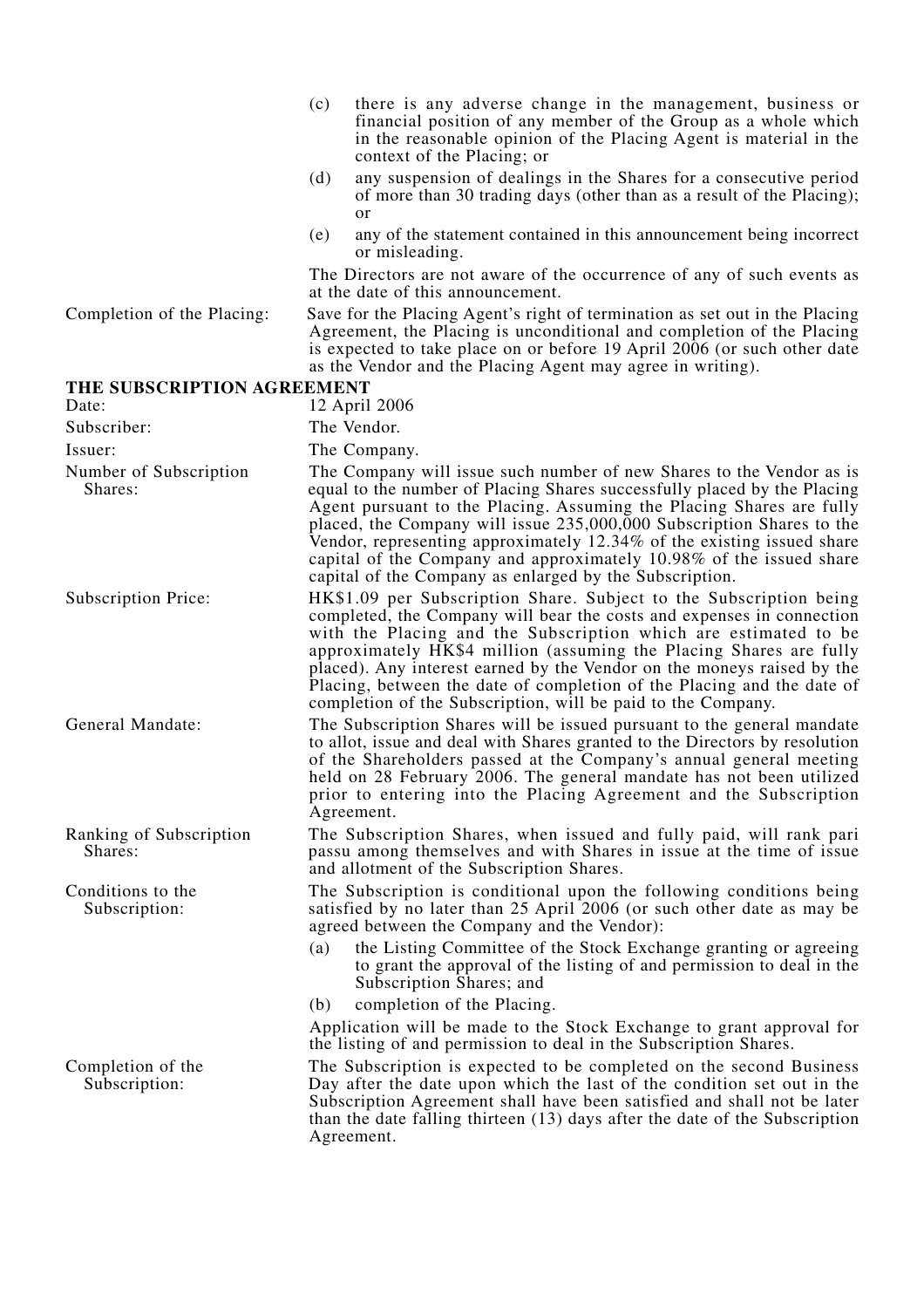### **EFFECT OF THE PLACING AND THE SUBSCRIPTION ON SHAREHOLDING**

The shareholdings in the Company immediately before completion of the Placing, immediately after completion of the Placing but before completion of the Subscription, and immediately after completion of both the Placing and the Subscription are and will be as follows:

| <b>Shareholders</b>          | <b>Immediately before</b><br>the Placing and<br>the Subscription |         | <b>Immediately</b> after<br>the Placing and before<br>the Subscription |         | <b>Immediately</b> after<br>the Placing and<br>the Subscription |         |
|------------------------------|------------------------------------------------------------------|---------|------------------------------------------------------------------------|---------|-----------------------------------------------------------------|---------|
| Vendor                       | 775,488,802                                                      | 40.72%  | 540,488,802                                                            | 28.38%  | 775,488,802                                                     | 36.25%  |
| Spring Wise                  | 212,352,630                                                      | 11.15%  | 212,352,630                                                            | 11.15%  | 212,352,630                                                     | 9.92%   |
| Concert Group                | 987, 841, 432                                                    | 51.87%  | 752,841,432                                                            | 39.53%  | 987, 841, 432                                                   | 46.17%  |
| Penta Investment Advisers    |                                                                  |         |                                                                        |         |                                                                 |         |
| Limited                      | 171,104,000                                                      | 8.98%   | 171,104,000                                                            | 8.98%   | 171,104,000                                                     | 8.00%   |
| Joy Idea Investments Limited | 120,000,000                                                      | 6.30%   | 120,000,000                                                            | 6.30%   | 120,000,000                                                     | 5.61%   |
| Placees                      | $\theta$                                                         | $0\%$   | 235,000,000                                                            | 12.34%  | 235,000,000                                                     | 10.98%  |
| Public                       | 625,518,801                                                      | 32.85%  | 625,518,801                                                            | 32.85%  | 625,518,801                                                     | 29.24%  |
| Total                        | 1,904,464,233                                                    | 100.00% | 1,904,464,233                                                          | 100.00% | 2,139,464,233                                                   | 100.00% |

*Note:* The figures assume that (i) the maximum number of 235,000,000 Placing Shares will be placed pursuant to the Placing, and (ii) other than the Subscription Shares, no further Shares are issued or repurchased by the Company and other than the Placing Shares no Shares are sold or purchased by the Vendor, in each case after the date of this announcement and up to the date of completion of the Subscription.

#### **REASONS FOR THE PLACING AND SUBSCRIPTION AND USE OF PROCEEDS**

The Company is an investment holding company. The Group is principally engaged in cruise leasing and management and other tourist-related business. In view of the current market conditions, the Directors consider that the Placing and the Subscription represent a good opportunity to broaden the shareholders base and capital base of the Company and to raise capital for the Company for its future business developments including, among other things, i) the investment, development and operation of an integrated resort project namely "Ponte 16" in Macau, and ii) other possible investment opportunities in hotel and tourists-related projects in Hong Kong and Macau. The Directors have confirmed that no specific targets or projects have been identified by the Group as at the date of this announcement. The Directors consider the terms of the Placing Agreement and the Subscription Agreement to be fair and reasonable and in the interest of the Group and the Shareholders as a whole.

The Company will bear all costs and expenses of approximately HK\$4 million in connection with the Placing and the Subscription. The net proceeds of approximately HK\$252 million from the Subscription will be used for general working capital for the Group. The Directors have confirmed that no specific targets or projects have been identified by the Group as at the date of this announcement.

#### **EQUITY FUNDRAISING ACTIVITIES IN THE PAST TWELVE MONTHS**

The Company has not conducted any equity fundraising activities in the 12-month period immediately preceding the date of this announcement.

#### **SUSPENSION AND RESUMPTION OF TRADING IN THE SHARES**

Trading in the Shares on the Stock Exchange was suspended at the request of the Company from 9:30 a.m. on 12 April 2006 pending the release of this announcement. Application has been made to the Stock Exchange for resumption of trading in the Shares with effect from 9:30 a.m. on 13 April 2006.

#### **DEFINITIONS**

Unless the context otherwise requires, the following terms shall have the meanings set out below:

- "associate(s)" has the meaning ascribed thereto under the Listing Rules
- "Board" the board of Directors
- "Business Day" a day (excluding Saturday and other general holidays in Hong Kong and any day on which a tropical cyclone warning number 8 or above is issued or remains issued between 9:00 a.m. and 12:00 noon and is not discontinued at or before 12:00 noon or on which a "Black" rainstorm warning is issued or remains in effect between 9:00 a.m. and 12:00 noon and is not discontinued at or before 12:00 noon) on which licensed banks in Hong Kong are generally open for business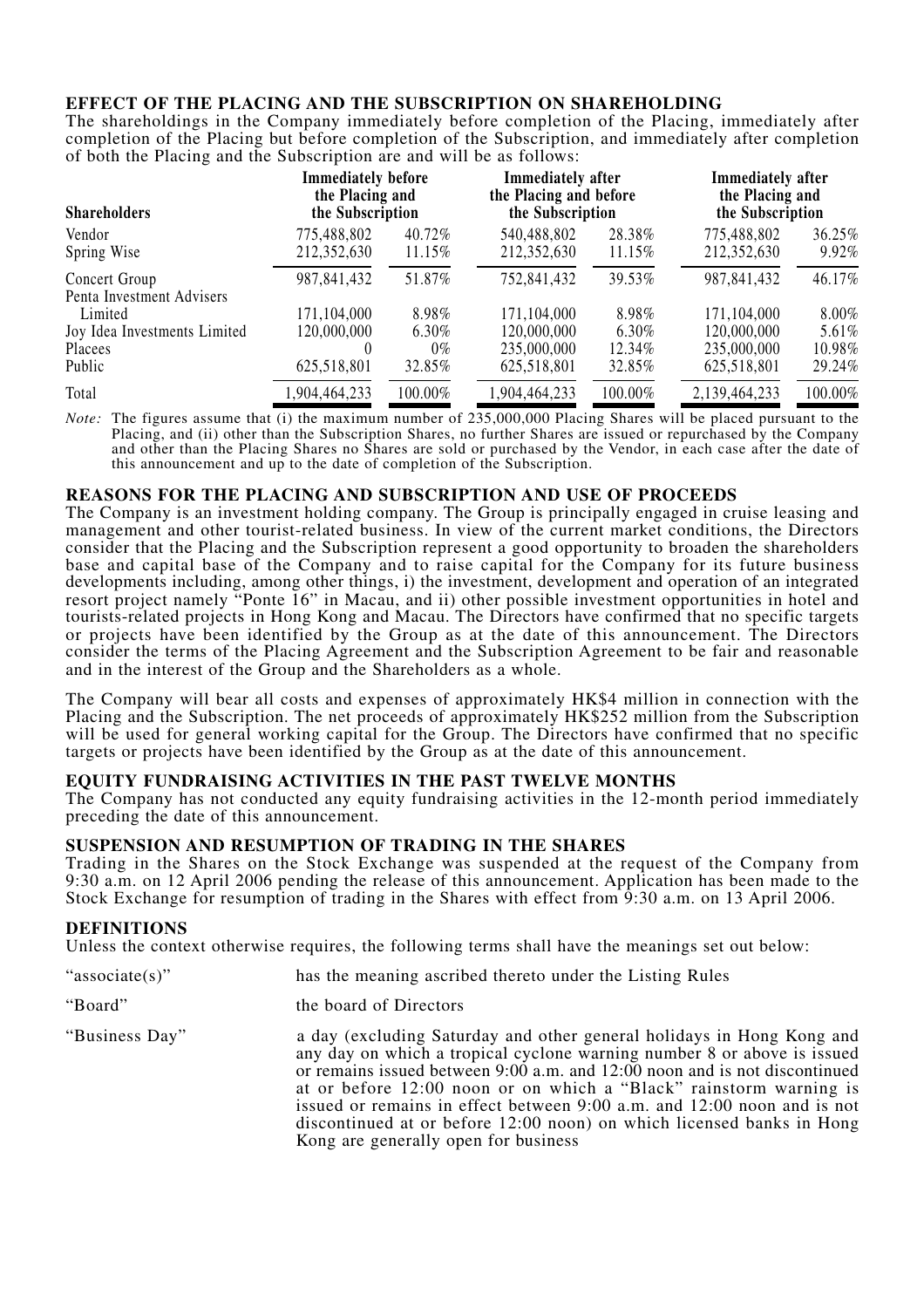| "Company"                 | Macau Success Limited, a company incorporated in Bermuda with limited<br>liability, the Shares of which are listed on the main board of the Stock<br>Exchange                                                                                                                                                     |
|---------------------------|-------------------------------------------------------------------------------------------------------------------------------------------------------------------------------------------------------------------------------------------------------------------------------------------------------------------|
| "Concert Group"           | the Vendor and parties acting in concert with the Vendor, including Mr.<br>Yeung Hoi Sing, Sonny, Mr. Chan William, Mr. Chan Hon Keung and<br>Spring Wise, together with their respective associates                                                                                                              |
| "Director(s)"             | director(s) of the Company                                                                                                                                                                                                                                                                                        |
| "Group"                   | the Company and its subsidiaries                                                                                                                                                                                                                                                                                  |
| "Hong Kong"               | the Hong Kong Special Administrative Region of the People's Republic of<br>China                                                                                                                                                                                                                                  |
| "Independent Third Party" | an independent third party, to the best of the Directors' knowledge,<br>information and belief having made all reasonable enquiry, who is not<br>connected with the Company and its connected persons (as defined under<br>the Listing Rules) and not acting in concert with any members of the<br>Concert Group. |
| "Listing Rules"           | the Rules Governing the Listing of Securities on the Stock Exchange                                                                                                                                                                                                                                               |
| "Macau"                   | the Macau Special Administrative Region of the People's Republic of<br>China                                                                                                                                                                                                                                      |
| "Placing"                 | the placing of the Placing Shares by the Vendor, through the Placing<br>Agent, pursuant to the Placing Agreement                                                                                                                                                                                                  |
| "Placing Agent"           | Grand Vinco Capital Limited, an Independent Third Party                                                                                                                                                                                                                                                           |
| "Placing Agreement"       | the placing agreement entered into between the Vendor and the Placing<br>Agent dated 12 April 2006 in relation to the Placing                                                                                                                                                                                     |
| "Placing Price"           | HK\$1.09 per Placing Share                                                                                                                                                                                                                                                                                        |
| "Placing Shares"          | a maximum of 235,000,000 Shares beneficially owned by the Vendor and<br>to be placed pursuant to the Placing Agreement                                                                                                                                                                                            |
| "Share $(s)$ "            | ordinary share(s) of $HK$0.01$ each in the capital of the Company                                                                                                                                                                                                                                                 |
| "Shareholder(s)"          | $holder(s)$ of the Share $(s)$                                                                                                                                                                                                                                                                                    |
| "Spring Wise"             | Spring Wise Investments Limited, a company incorporated in the British<br>Virgin Islands with limited liability which is beneficially owned as to<br>50% by Mr. Chan William, an executive Director, and as to 50% by Mr.<br>Chan Hon Keung, the father of Mr. Chan William                                       |
| "Stock Exchange"          | The Stock Exchange of Hong Kong Limited                                                                                                                                                                                                                                                                           |
| "Subscription"            | the subscription for the Subscription Shares by the Vendor pursuant to the<br><b>Subscription Agreement</b>                                                                                                                                                                                                       |
| "Subscription Agreement"  | the conditional subscription agreement entered into between the Company<br>and the Vendor dated $\overline{12}$ April 2006 in relation to the Subscription                                                                                                                                                        |
| "Subscription Price"      | HK\$1.09 per Subscription Share                                                                                                                                                                                                                                                                                   |
| "Subscription Shares"     | such number of new shares as equal to the number of the Placing Shares<br>successfully placed by the Placing Agent pursuant to the Placing, to be<br>subscribed by the Vendor pursuant to the Subscription Agreement                                                                                              |
| "Vendor"                  | Silver Rich Macau Development Limited, a company incorporated in the<br>British Virgin Islands with limited liability which is wholly-owned by a<br>discretionary trust, the beneficiaries of which are family members of Mr.<br>Yeung Hoi Sing, Sonny, an executive Director                                     |